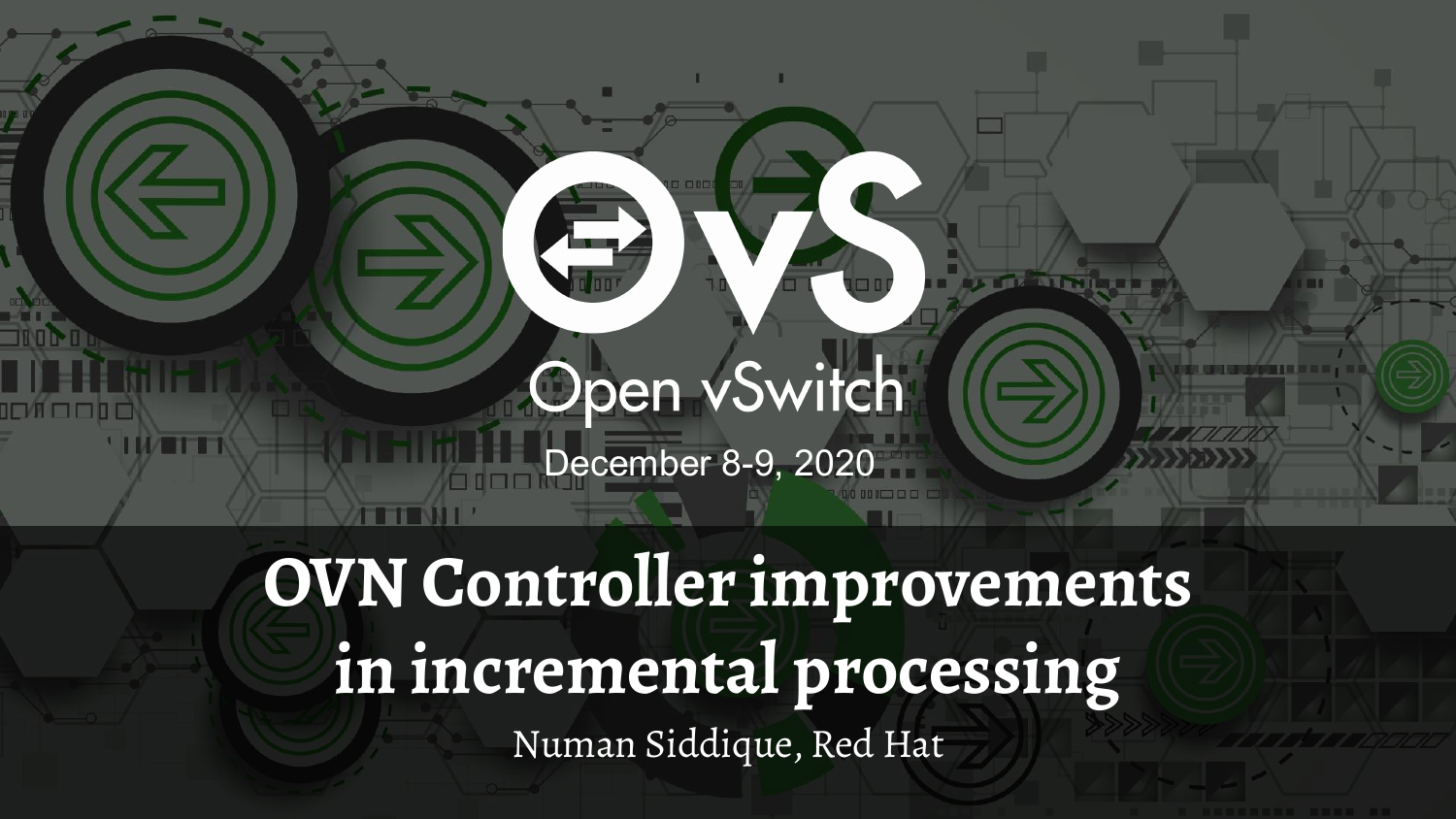### **What we'll be discussing today**

- Incremental processing (I-P) changes in ovn-controller
	- 20.06 and 20.09

Improvements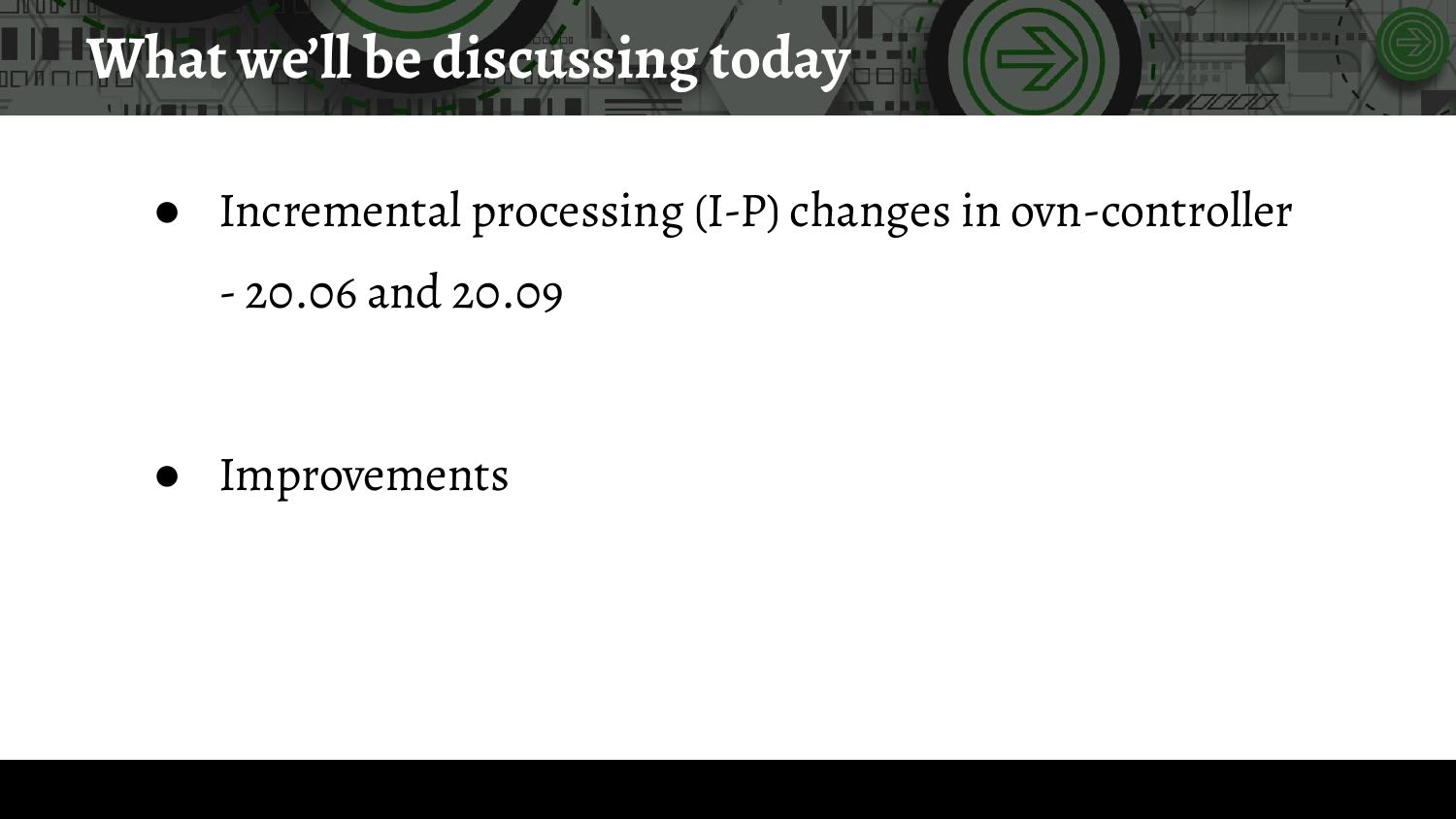## ovn-controller design

<u> Hill bell</u>

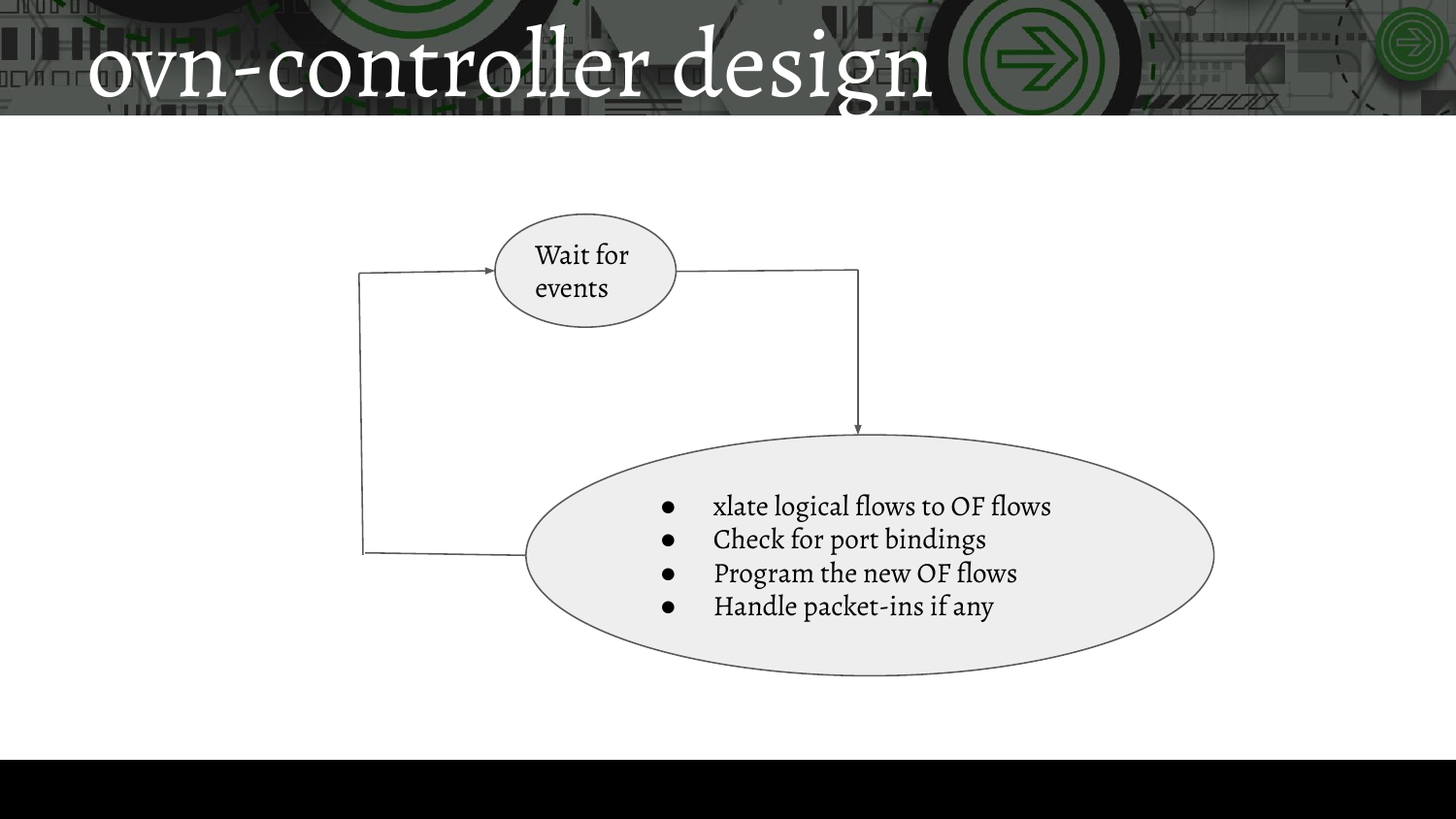## ovn-controller design

Before incremental processing (I-P)

- Main while loop which handles events
- In each run

<u> HIMIDA II</u>

- Translates logical flows to OpenFlow rules - lflow\_run()
- Generate OF flows which connects physical-to-logical and logical-to-physical (physical flows)
- $\circ$  lflow run() is called even for pinctrl (packet-ins) events.

After incremental processing (I-P)

- Main while loop which handles events
- In each run
	- Translates only required logical flows to OpenFlow rules\*.
	- Pinctrl events doesn't cause flow translation.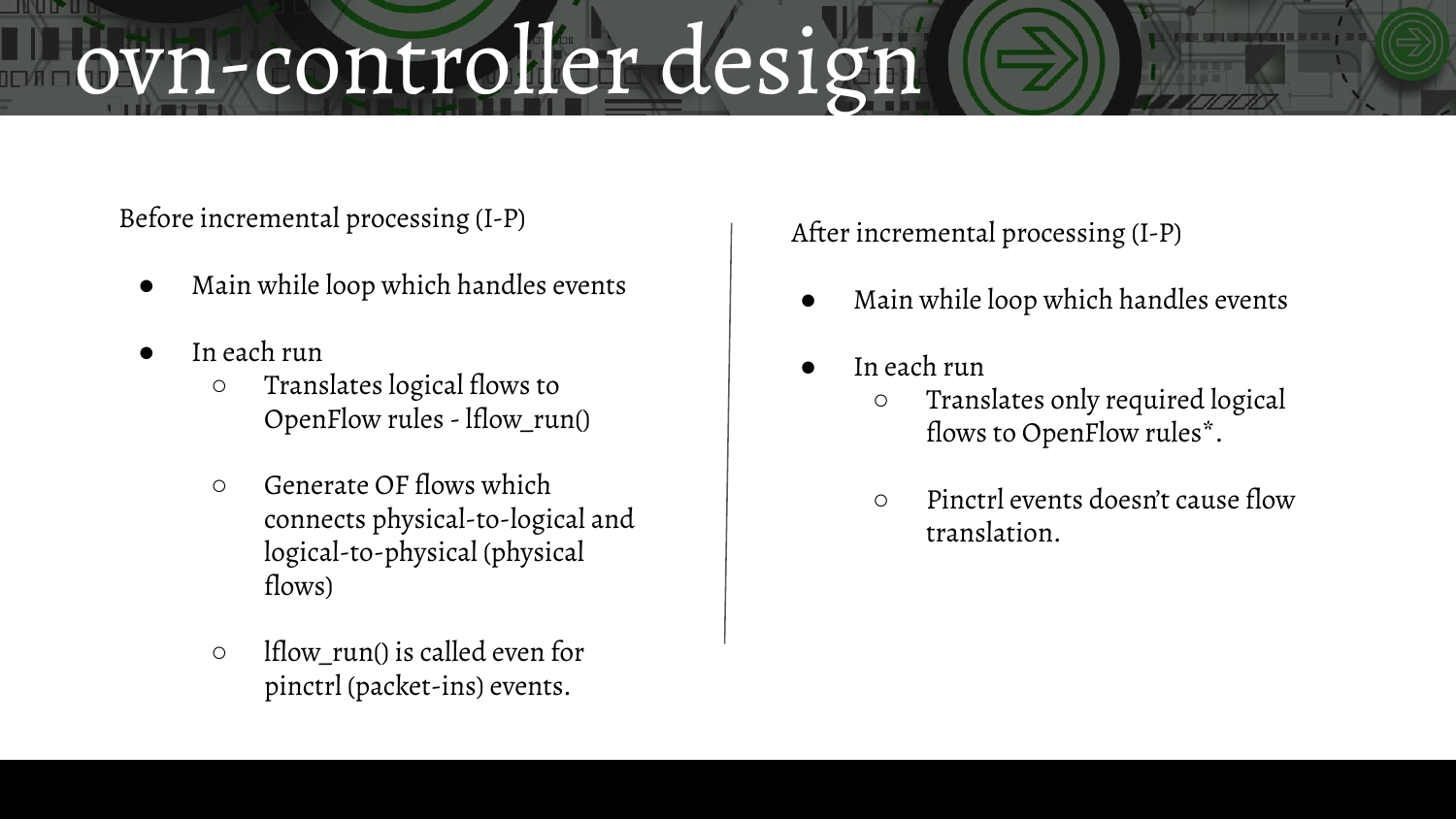## I-P Engine

- Has engine nodes.
- Each engine node has inputs. An engine node can be an input to another node.
- Has a handler for each input
- A handler processes the input
- If any handler can't process a change, a full recompute (engine\_run()) is triggered for that node.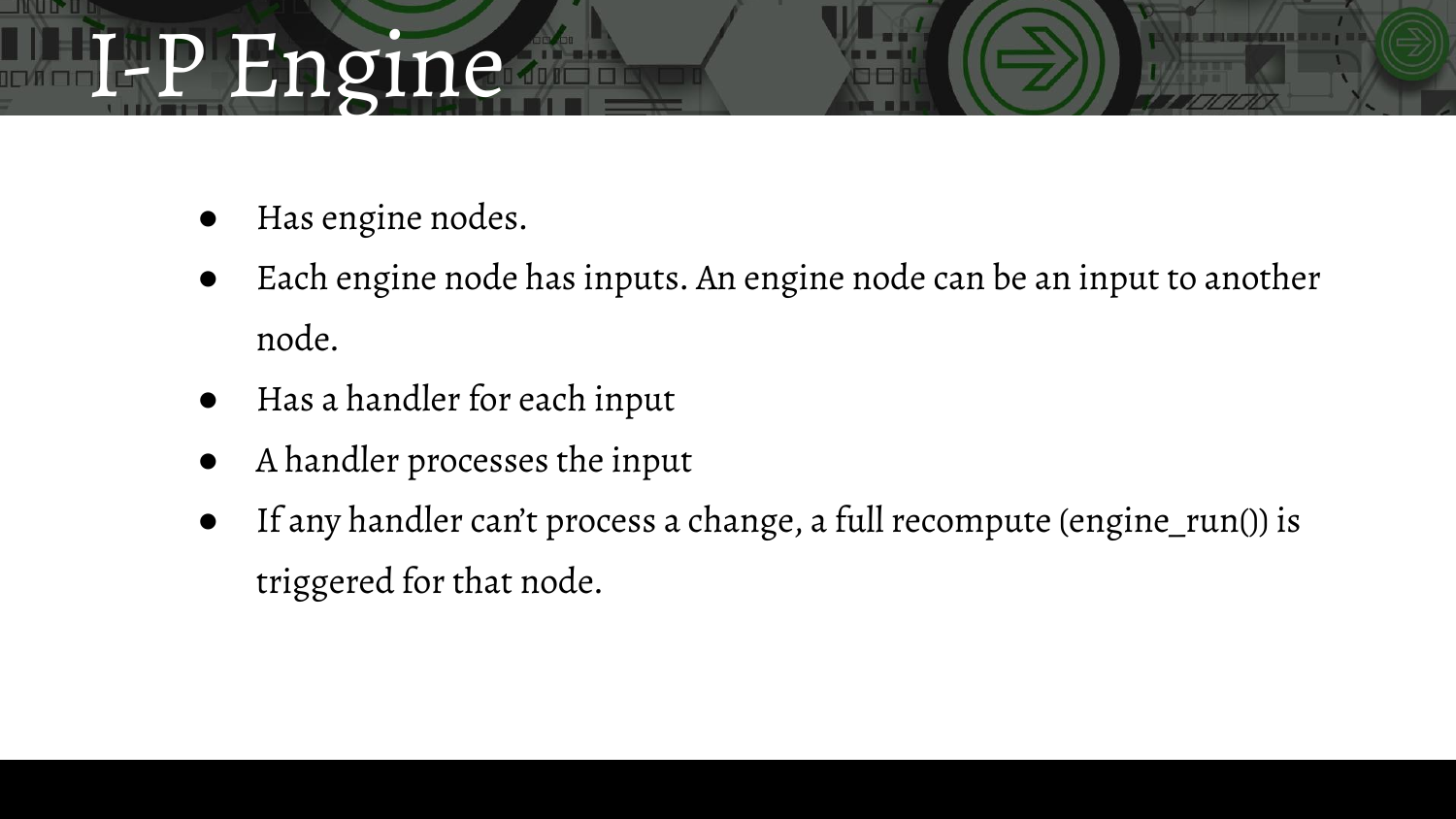### Limitations with initial IP support

● Initial I-P support handles some southbound db changes.

● Falls back to full recomputation of logical flows to OF flows for many changes it cannot handle.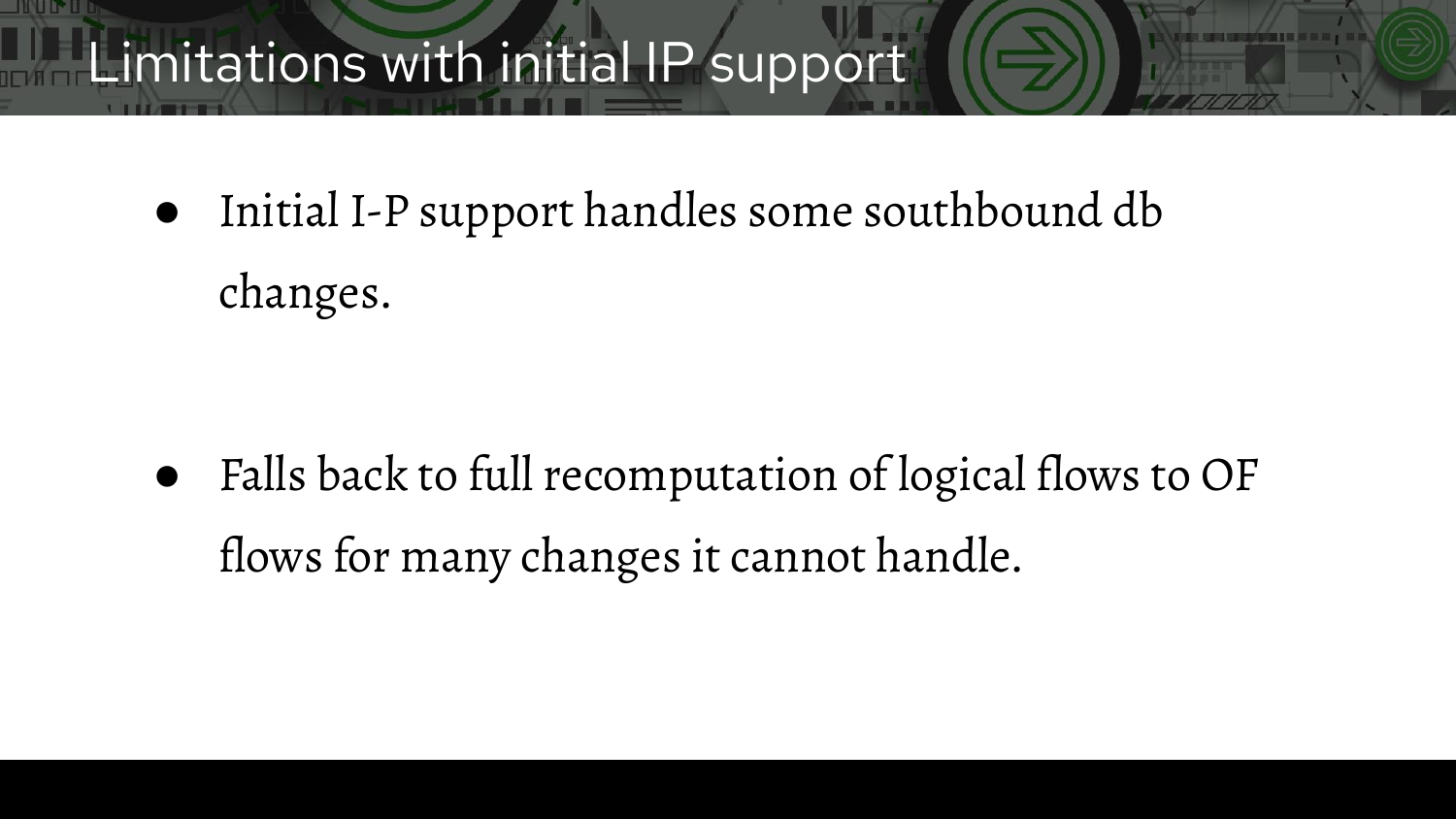### Limitations with initial IP support

- Resulted in full recompute for
	- Port binding changes
	- OVS interface and Port changes
	- Datapath binding changes
	- Chassis addition/deletion.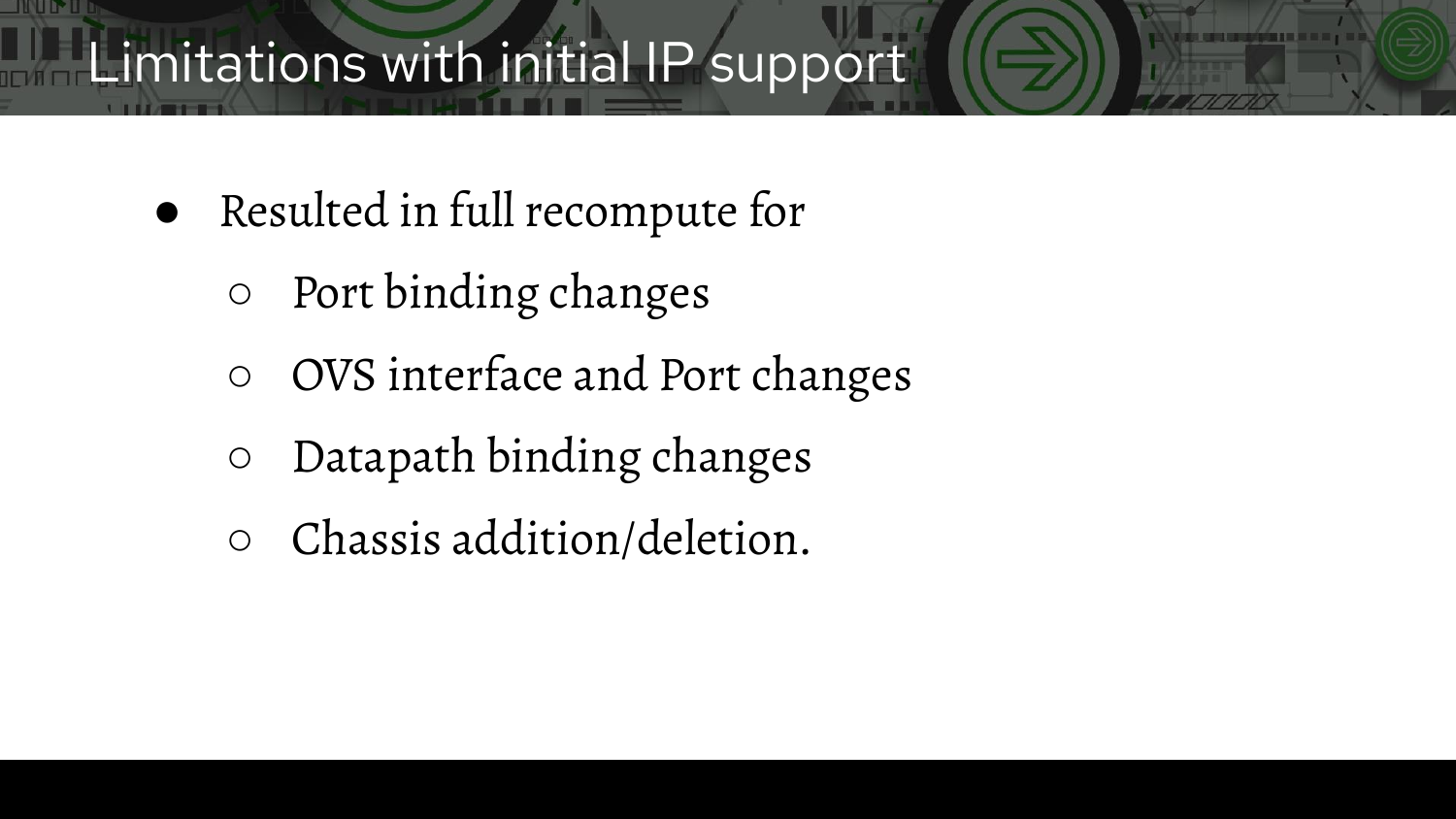### Further improvements in OVN 20.06

- No more full recomputes for
	- Port binding changes
	- OVS interface and Port changes
	- Datapath binding changes
- Added input handlers to handle these changes.
- Resulted in faster processing and very less recomputations.
- Scales better.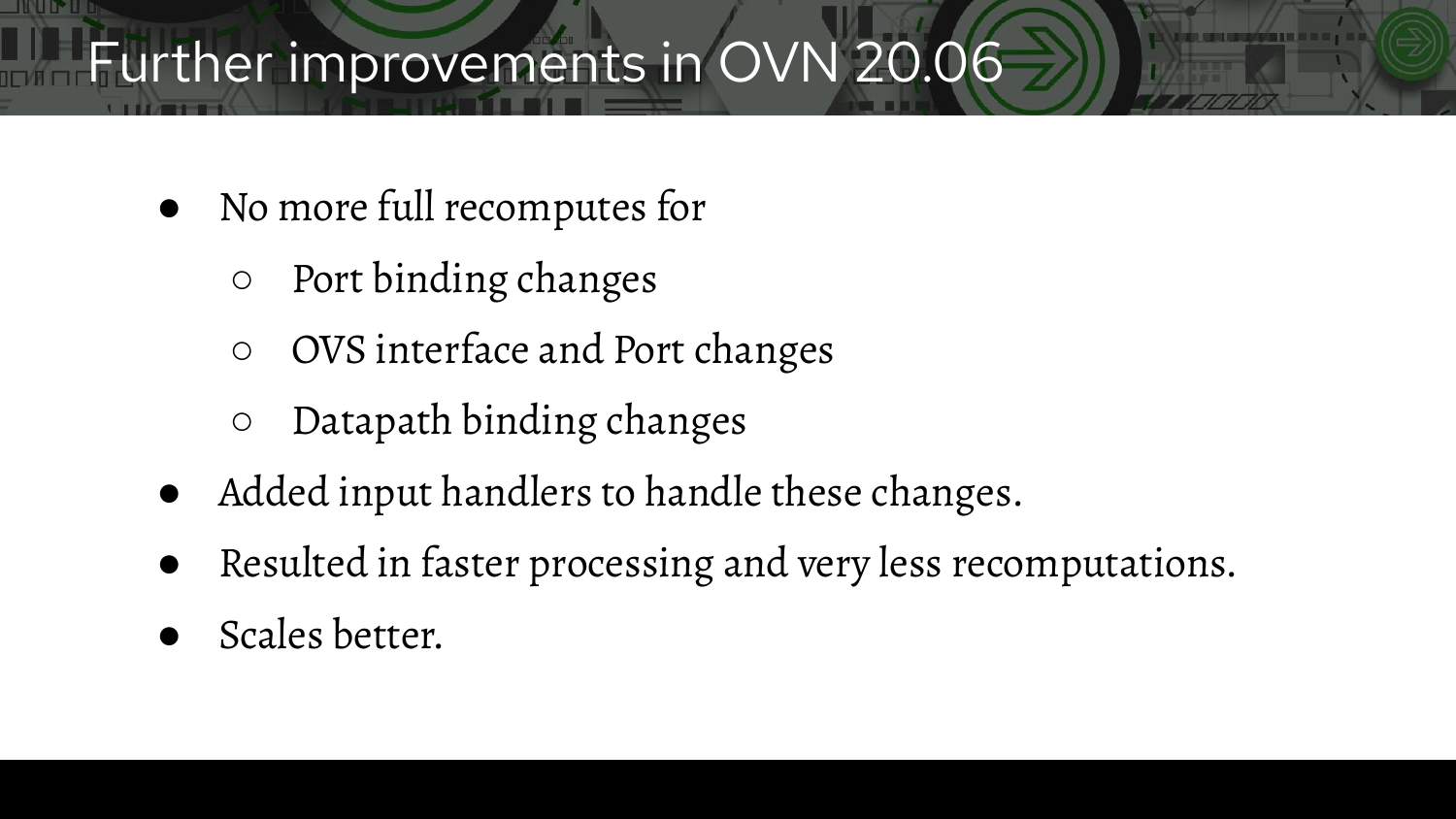### Comparison - without I-P improvements

### Rally task results

### **Task overview**

### Input file

<u> Hillian Sill</u>

Service-level agreement

### $\triangleright$  OvnFakeMultinode

**v** OvnNorthbound

### create routed lport

▶ OvnNorthboundFakeMultin...

 $\triangleright$  OvnSandbox

Load duration: 1,106.410 s Full duration: 1,108.146 s Iterations: 100 Failures: 0

OvnNorthbound.create routed lport (1,108.146s)

### Overview **Details** Input task

| Criterion                                        | <b>Detail</b> | <b>Success</b>                                          |                 |                 |                 |              |              |                |             |  |  |
|--------------------------------------------------|---------------|---------------------------------------------------------|-----------------|-----------------|-----------------|--------------|--------------|----------------|-------------|--|--|
| max seconds per iteration                        |               | Maximum seconds per iteration 12.22s <= 30.00s - Passed |                 |                 |                 |              |              |                | <b>True</b> |  |  |
| <b>Total durations</b>                           |               |                                                         |                 |                 |                 |              |              |                |             |  |  |
| <b>Action</b>                                    |               | Min<br>(sec)                                            | Median<br>(sec) | 90%ile<br>(sec) | 95%ile<br>(sec) | Max<br>(sec) | Avq<br>(sec) | <b>Success</b> | Count       |  |  |
| ovn.create or update network policy              |               | 1.02                                                    | 1.266           | 1.522           | 1.552           | 2.053        | 1.284        | 100.0%         | 100         |  |  |
| ovn.create or update network policy address sets |               | 0.222                                                   | 0.276           | 0.289           | 0.294           | 0.318        | 0.272        | 100.0%         | 100         |  |  |
| ovn.create port group acls                       |               | 0.462                                                   | 0.54            | 0.57            | 0.576           | 0.588        | 0.531        | 100.0%         | 50          |  |  |
| ovn.create or update name space                  |               | 0.346                                                   | 0.476           | 0.554           | 0.569           | 0.595        | 0.47         | 100.0%         | 100         |  |  |
| ovn network.bind port                            |               | 1.235                                                   | 1.349           | 1.404           | 1.425           | 1.45         | 1.351        | 100.0%         | 100         |  |  |
| ovn.bind ovs vm                                  |               | 0.394                                                   | 0.458           | 0.494           | 0.501           | 0.536        | 0.458        | 100.0%         | 100         |  |  |
| ovn.bind internal vm                             |               | 0.795                                                   | 0.894           | 0.938           | 0.95            | 0.978        | 0.893        | 100.0%         | 100         |  |  |
| ovn network.wait port ping                       |               | 7.388                                                   | 7.669           | 7.774           | 7.83            | 8.6          | 7.682        | 100.0%         | 100         |  |  |
| total                                            |               | 10.546                                                  | 11.007          | 11.401          | 11.526          | 12,222       | 11.044       | 100.0%         | 100         |  |  |
|                                                  |               |                                                         |                 |                 |                 |              |              |                |             |  |  |



Test uses existing OVN northbound db which has

**Barbara** 

- 56 logical switches
- 1256 lports
- 45447 logical flows.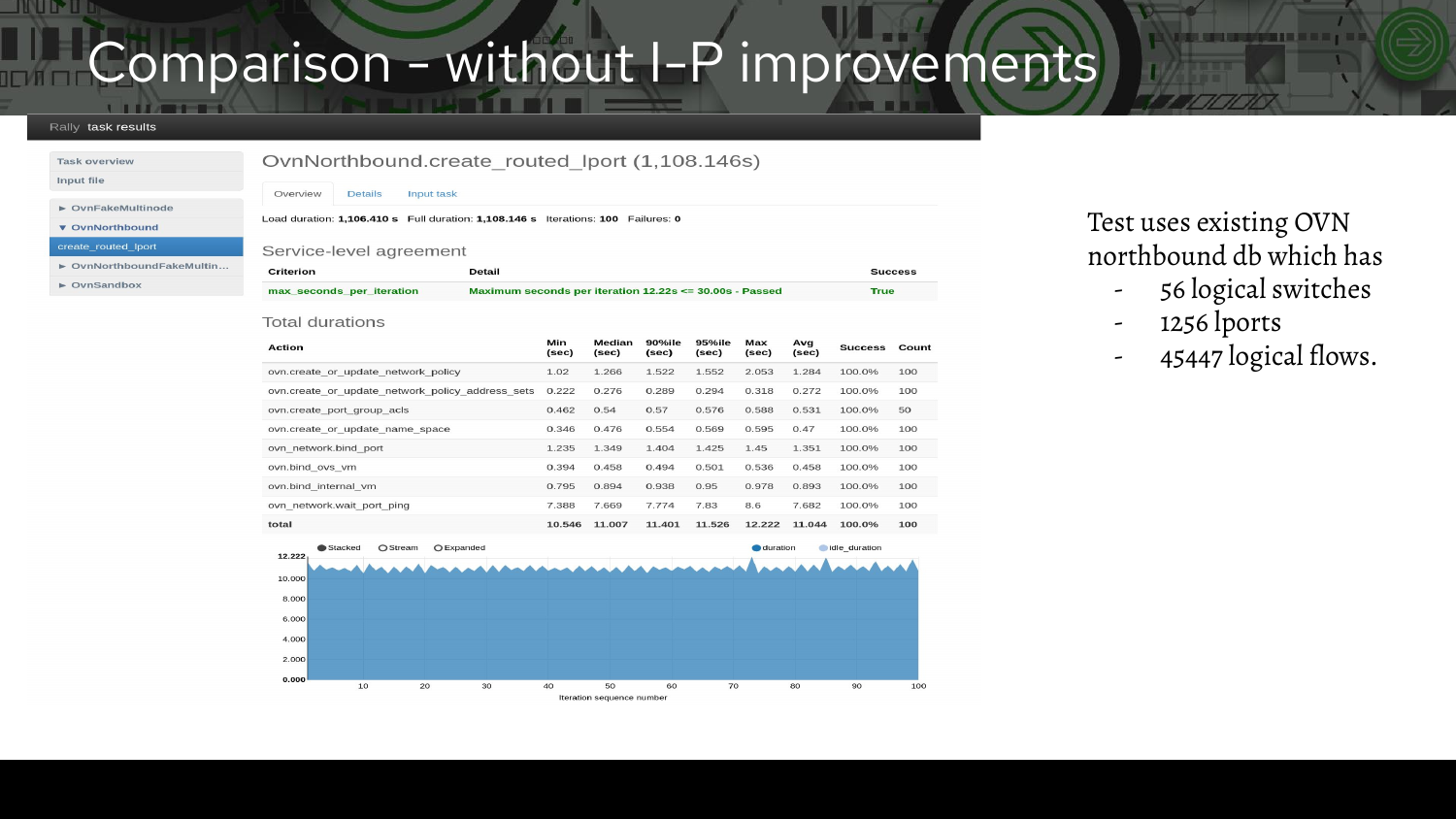### Comparison - with I-P improvements

### Rally task results

### Task overview

### **Input file**

**THE REAL** 

Overview **Details** Input task

- $\triangleright$  OvnFakeMultinode
- ▼ OvnNorthbound

### create routed lport  $\triangleright$  OvnNorthb

 $\triangleright$  OvnSandb

### Service-level agreement

| oundFakeMultin | Criterion                 | <b>Detail</b>                                          | <b>Success</b> |
|----------------|---------------------------|--------------------------------------------------------|----------------|
| XO             | max seconds per iteration | Maximum seconds per iteration 4.18s <= 30.00s - Passed | True           |

OvnNorthbound.create routed lport (344.808s)

Load duration: 343.190 s Full duration: 344.808 s Iterations: 100 Failures: 0

### **Total durations**

| <b>Action</b>                                    | Min<br>(sec) | Median<br>(sec) | 90%ile<br>(sec) | 95%ile<br>(sec) | Max<br>(sec) | Avq<br>(sec) | <b>Success</b> | Count |
|--------------------------------------------------|--------------|-----------------|-----------------|-----------------|--------------|--------------|----------------|-------|
| ovn.create or update network policy              | 0.97         | 1.229           | 1.451           | 1.46            | 1.944        | 1.24         | 100.0%         | 100   |
| ovn.create or update network policy address sets | 0.224        | 0.267           | 0.28            | 0.282           | 0.291        | 0.266        | 100.0%         | 100   |
| ovn.create port group acls                       | 0.462        | 0.526           | 0.539           | 0.544           | 0.564        | 0.52         | 100.0%         | 50    |
| ovn.create or update name space                  | 0.33         | 0.467           | 0.549           | 0.556           | 0.562        | 0.463        | 100.0%         | 100   |
| ovn network, bind port                           | 1.231        | 1.313           | 1.386           | 1.4             | 1.446        | 1.317        | 100.0%         | 100   |
| ovn.bind ovs vm                                  | 0.392        | 0.436           | 0.464           | 0.475           | 0.502        | 0.438        | 100.0%         | 100   |
| ovn.bind internal vm                             | 0.816        | 0.876           | 0.936           | 0.967           | 0.997        | 0.879        | 100.0%         | 100   |
| ovn network.wait_port_ping                       | 0.097        | 0.141           | 0.177           | 0.18            | 0.203        | 0.136        | 100.0%         | 100   |
| total                                            | 2.977        | 3.406           | 3.709           | 3.748           | 4.181        | 3.411        | 100.0%         | 100   |



Test uses existing OVN northbound db which has

**The Contract of the Contract of the Contract of the Contract of the Contract of the Contract of the Contract o** 

- 56 logical switches
- 1256 lports
- 45447 logical flows.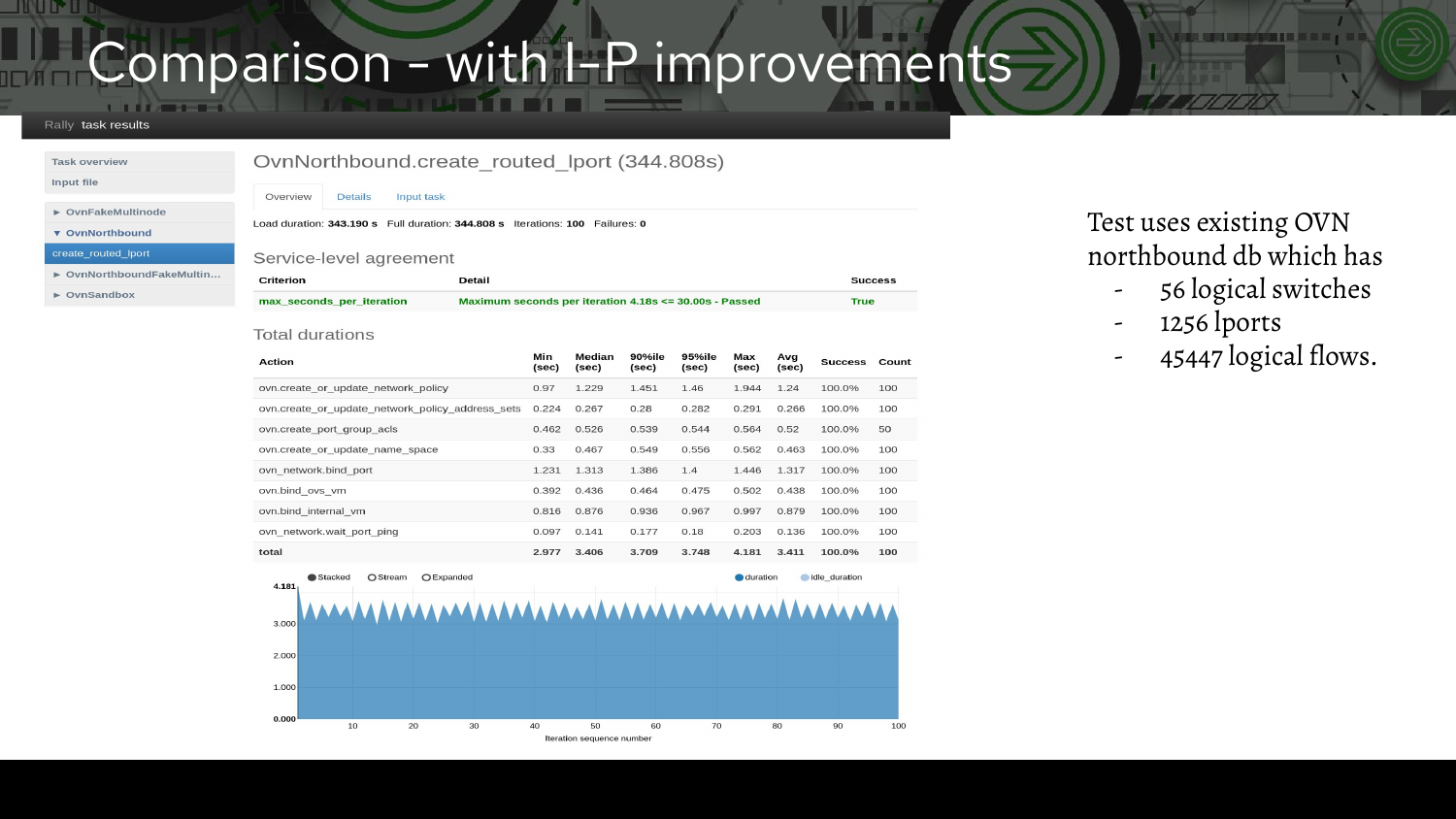### Further improvements ??

- We can try to further improve the I-P
- But this would make the code more complex.
- We did see few regressions when we added the improvements.
- ovn-controller-ddlog